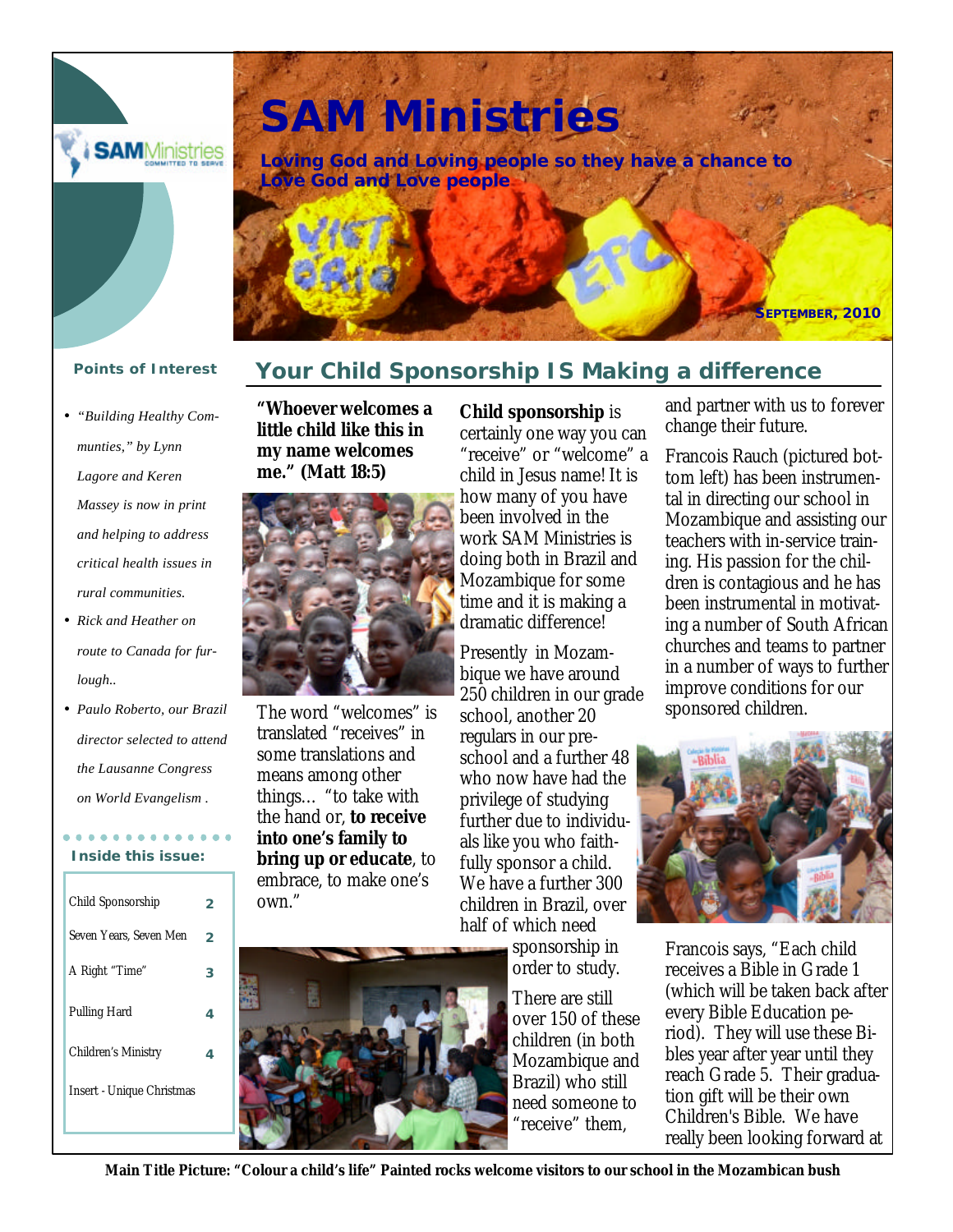#### PAGE 2 MOZAMbique SAM MINISTRIES

# **Child Sponsorship Special Continued...**

making this possible for all our children.'



Keren Massey who served with us in Mozambique for ten months returned to Canada in August with plans to pursue further studies. Her hard and creative service while with us resulted in her completing a health curriculum (right) for our schools along with amazing visuals

that are going to help not only our schools but many others.

Her compassion for children from the smallest on up expressed God's love in a powerful way. In one case a child she accompanied to the Vanduzi hospital needed a blood transfusion. The hospital had no blood and the mothers blood was the wrong type. Keren willingly offered her blood and the child was saved.



. Keren has left a clear legacy of love in the lives of our children and

> you are doing the same as you faithfully help us monthly through your sponsorship. Not everyone can offer their blood, but almost all of us can afford the \$1 per day to bring hope into the life of a child and forever change their history. Thank you for sponsoring a child!!

#### **Seven Men, Seven Years, Dream's do Graduate business Lagore**



This was the year for seven men in two communities that began studying seven years ago. They finally completed the studies required and graduated with Diplomas in Biblical Studies.

As pastor Inacio spoke at his

graduation in Nyangoma, he shared the difficulty he and his two colleagues had to believe they could do this. But after some encouragement from our coordinator, they decided they would choose to believe it was possible. He went on to very eloquently describe the difference this training had made in his life. Instead of trying to lead a church and pastor people with no knowledge of what he was supposed to do, now he was able to teach the truth and help correct the wrong thinking and ways of his people. And most importantly he could bring hope!

We now have over 670 leaders (both men and women) enrolled in the program in 36 communities with another 200 waiting to be able to study.

These men are not just earning certificates, they are teaching others, caring for orphans and leading their communities to Christ.

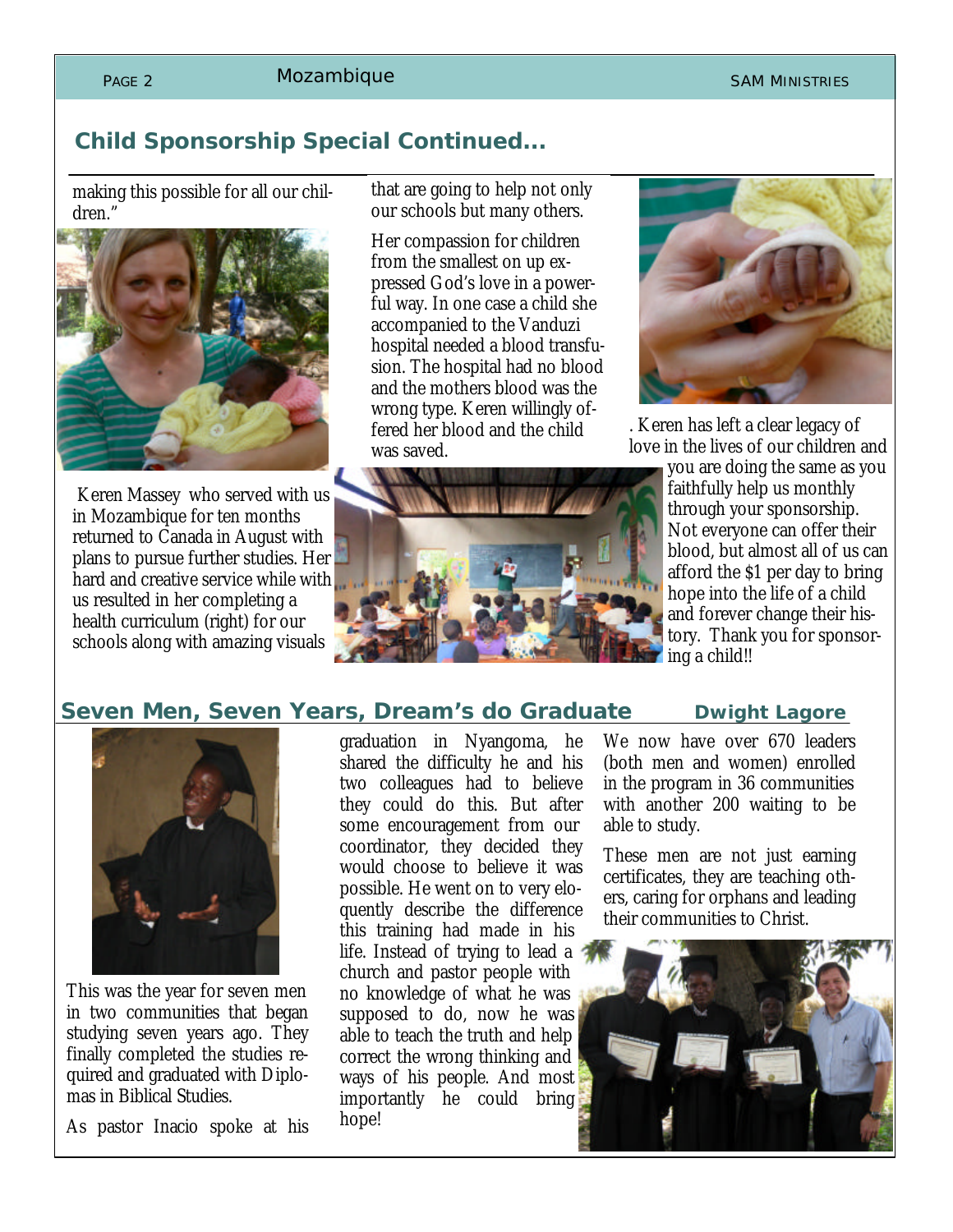# **"A Right time for everything" by Dr. Ligia Brazil**

I hope I can convey what God has done in my life over the last few years. I always loved reading about missions and missionaries around the world, it ignited a desire in my heart to do something worthwhile with my life. I lived a very comfortable life, doing what I liked best and working my way through university to become a dentist. Yet, every day I saw poor people around me and wondered if they had ever heard the story of God's love for them, something I thought I would like to share with them.



**Simple acts of service in Cacador**

One day in the quietness of my bedroom I spoke to God and told Him I would like to serve Him more and wanted very much to study and prepare myself for full time service missionary service. God gave me an assurance that this was His will for me as well, and that He could use me in my chosen profession as a dentist for His honour and glory. I began to pray about this and asked the Lord to show me where I should

go to study his word and missions, and at the same time be able to support myself through my work.

One day some friends told me about a special government program where I could write an exam, and if I passed, I would be eligible for a permanent position as a dentist in a government run clinic. I applied to write the exam and gave it my best shot … but I was not among those chosen. Another year passed and I became rather discouraged and asked the Lord whether I should give up the whole idea of studying toward becoming a full time missionary, or perhaps it was His will that I give up my work and dedicated myself fully to missions. Again I asked God for direction and guidance. Just about five days after I prayer this prayer I received a call for a friend that was taking theological studies in an evangelical university in the city. She asked if I was still interested studying theology and learning about missions. She said she knew about a mission in the nearby city of Itaperucu, and heard that they were in need of a dentist. My heart was in my mouth, once again I prayed, "Please Lord give me the confirmation that this is your plan for me".

I made the trip to Itaperucu where Paulo Roberto (Mount Horeb's director) showed me

**Repairing a roof so kids have a school**

around and explained how things worked at the mission. I was captivated by the entire operation and how God had motivated these Christians to serve Him in such unique and practical ways. Right there God solidly confirmed His plans for me, and had in fact been preparing me for this new phase in my Christian life for a long time. **He has a 'right time' for everything. This was the right time for me to follow that path He had laid out for me, even if it meant leaving my comfortable life behind.** 

Now I have the privilege to study Theology and missions in a Christian University, work part time as a dentist at the Dental Clinic in Itaperucu, and join the team that goes into the rural area of Cacador every week-end where the mission is establishing another base. We are able to provide dental and medical services, education for the children, give agricultural assistance to the small farmers, and in essence … care for the poor. Working here is God's gift to me, and I am learning about the simplicity of God at work among simple people in the everyday things of life.